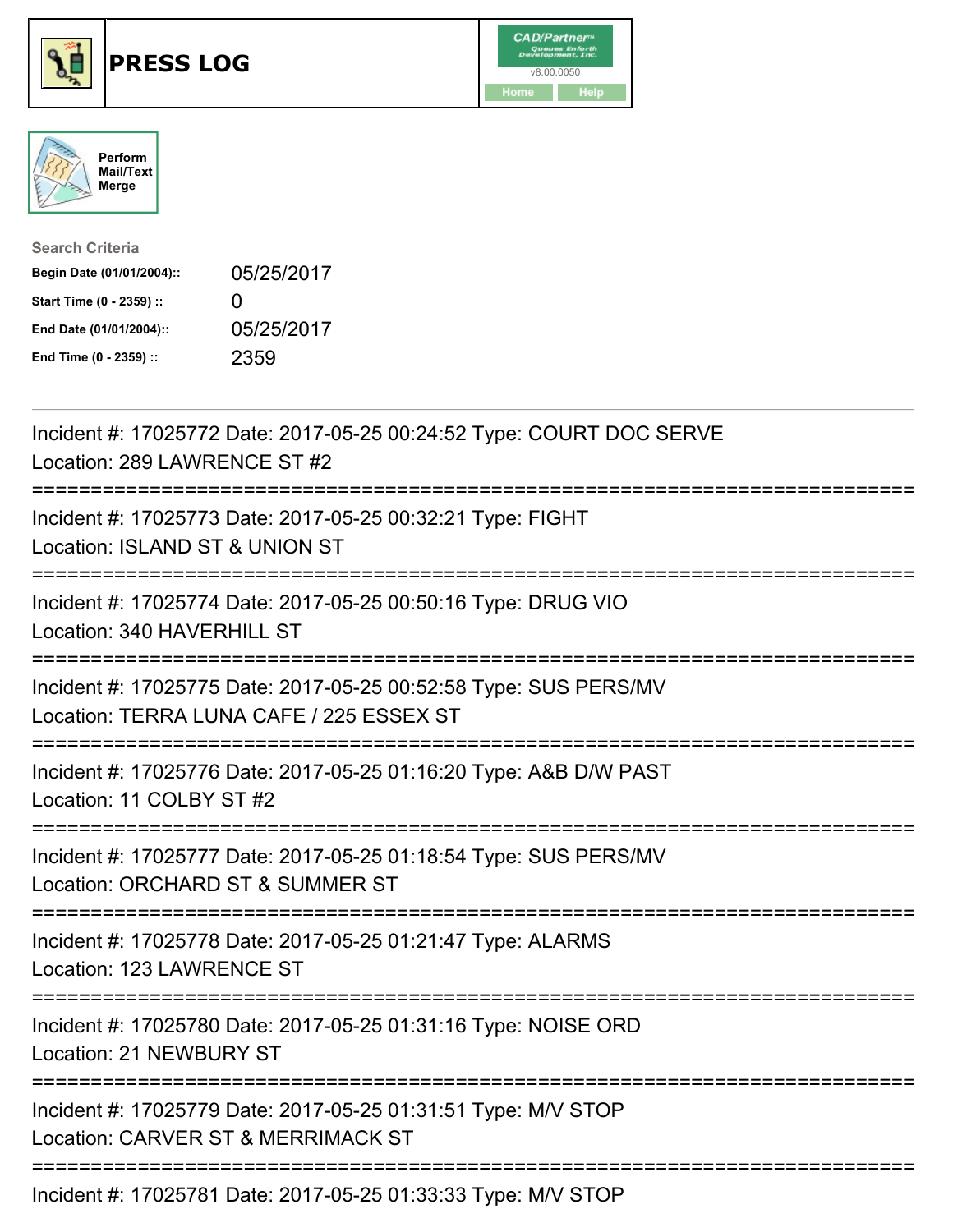Location: 51 ESSEX ST

| Incident #: 17025782 Date: 2017-05-25 01:41:52 Type: M/V STOP<br>Location: BROADWAY & ESSEX ST         |
|--------------------------------------------------------------------------------------------------------|
| Incident #: 17025783 Date: 2017-05-25 01:50:49 Type: M/V STOP<br>Location: 825 ESSEX ST                |
| Incident #: 17025784 Date: 2017-05-25 01:56:56 Type: M/V STOP<br>Location: EASTON ST & S BROADWAY      |
| Incident #: 17025785 Date: 2017-05-25 02:03:04 Type: DISORDERLY<br>Location: 67 BROOKFIELD ST          |
| Incident #: 17025786 Date: 2017-05-25 02:20:12 Type: SPECIAL CHECK<br><b>Location: 39 HAVERHILL ST</b> |
| Incident #: 17025787 Date: 2017-05-25 02:28:31 Type: LARCENY/PAST<br>Location: 14 ARCHER ST            |
| Incident #: 17025788 Date: 2017-05-25 02:52:29 Type: THREATS<br>Location: 1 GENERAL ST                 |
| Incident #: 17025789 Date: 2017-05-25 03:07:02 Type: M/V STOP<br>Location: CRESCENT ST & HAVERHILL ST  |
| Incident #: 17025790 Date: 2017-05-25 03:08:49 Type: M/V STOP<br>Location: BROADWAY & HAVERHILL ST     |
| Incident #: 17025791 Date: 2017-05-25 03:14:15 Type: M/V STOP<br>Location: 109 PROSPECT ST             |
| Incident #: 17025793 Date: 2017-05-25 03:16:23 Type: M/V STOP<br>Location: 1 GENERAL ST                |
| Incident #: 17025792 Date: 2017-05-25 03:16:31 Type: M/V STOP<br>Location: HAVERHILL ST & JACKSON ST   |
| Incident #: 17025794 Date: 2017-05-25 03:19:47 Type: M/V STOP<br>Location: ESSEX ST & HAMPSHIRE ST     |
| $l$ and and $\mu$ , $47005705$ Detail $9047$ OF $95.92.92.27$ Times MAL CTOD                           |

Incident #: 17025795 Date: 2017-05-25 03:23:37 Type: M/V STOP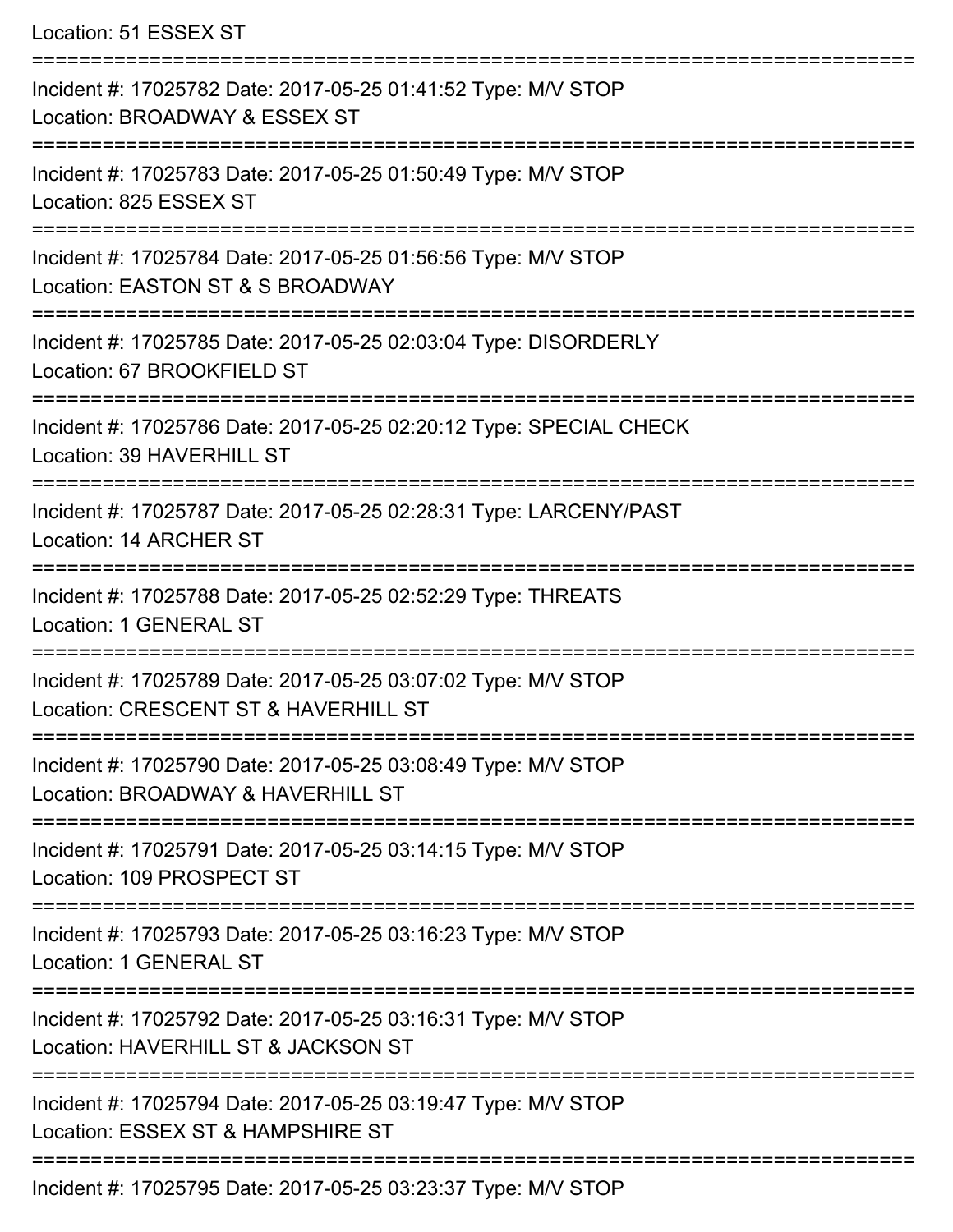| Incident #: 17025796 Date: 2017-05-25 03:35:40 Type: M/V STOP<br>Location: OSGOOD ST & SALEM ST                                  |
|----------------------------------------------------------------------------------------------------------------------------------|
| Incident #: 17025797 Date: 2017-05-25 03:36:08 Type: M/V STOP<br>Location: ARLINGTON ST & LAWRENCE ST                            |
| Incident #: 17025798 Date: 2017-05-25 03:45:59 Type: M/V STOP<br>Location: BROADWAY & TREMONT ST                                 |
| Incident #: 17025799 Date: 2017-05-25 03:49:05 Type: M/V STOP<br>Location: ANDOVER ST & CLIFTON ST                               |
| Incident #: 17025800 Date: 2017-05-25 03:54:16 Type: CK WELL BEING<br><b>Location: 15 BENNINGTON ST</b>                          |
| Incident #: 17025801 Date: 2017-05-25 04:20:58 Type: SPECIAL CHECK<br>Location: ORCHARD ST & SUMMER ST                           |
| Incident #: 17025802 Date: 2017-05-25 05:26:53 Type: SUS PERS/MV<br>Location: FLORENCE AV & HAVERHILL ST                         |
| Incident #: 17025803 Date: 2017-05-25 05:47:50 Type: WARRANT SERVE<br>Location: 90 LOWELL ST                                     |
| Incident #: 17025804 Date: 2017-05-25 06:10:22 Type: STA RELIEF<br>Location: BOOKING ROOM / 90 LOWELL ST                         |
| Incident #: 17025806 Date: 2017-05-25 06:45:03 Type: TRANSPORT<br>Location: 93 SPRINGFIELD ST                                    |
| Incident #: 17025805 Date: 2017-05-25 06:45:20 Type: TRANSPORT<br>Location: 362 WATER ST<br>:=================================== |
| Incident #: 17025807 Date: 2017-05-25 06:46:04 Type: TRANSPORT<br>Location: 34 AVON ST                                           |
| Incident #: 17025808 Date: 2017-05-25 07:01:05 Type: PARK & WALK<br>Location: 0 BROADWAY                                         |
| Incident #: 17025810 Date: 2017-05-25 07:04:30 Type: TRANSPORT                                                                   |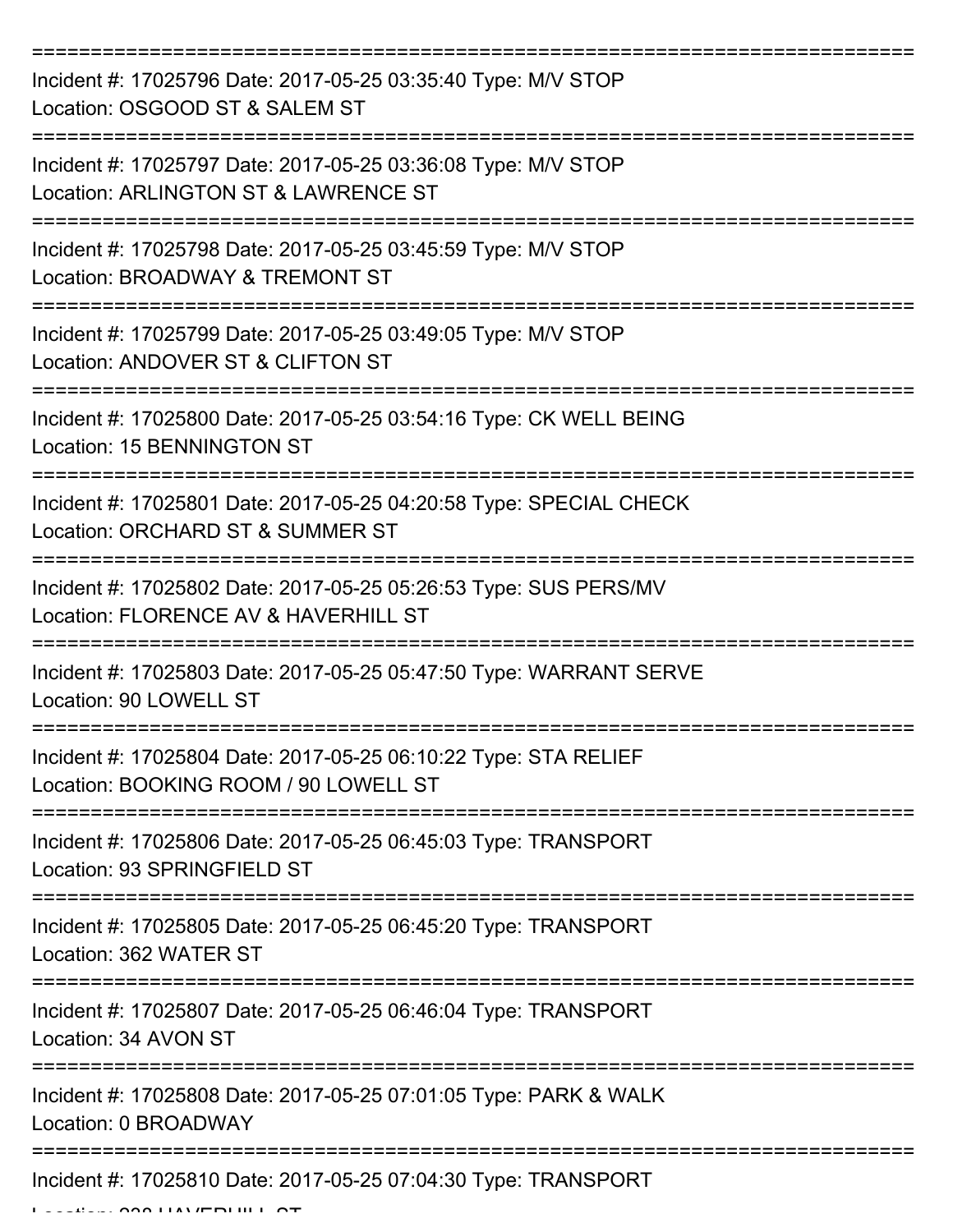| Incident #: 17025809 Date: 2017-05-25 07:05:03 Type: AUTO ACC/PI<br>Location: COMMON ST & FRANKLIN ST |
|-------------------------------------------------------------------------------------------------------|
| Incident #: 17025811 Date: 2017-05-25 07:12:32 Type: DISTURBANCE<br>Location: 401 CANAL ST #9         |
| Incident #: 17025812 Date: 2017-05-25 07:48:11 Type: TRANSPORT<br>Location: 245 ERVING AV             |
| Incident #: 17025813 Date: 2017-05-25 07:56:35 Type: TRANSPORT<br>Location: 196 JACKSON ST            |
| Incident #: 17025814 Date: 2017-05-25 08:33:33 Type: MISSING PERS<br>Location: 20 ESSEX AV            |
| Incident #: 17025815 Date: 2017-05-25 08:38:01 Type: M/V STOP<br>Location: 383 SALEM ST               |
| Incident #: 17025816 Date: 2017-05-25 08:46:46 Type: M/V STOP<br>Location: ANDOVER ST & PARKER ST     |
| Incident #: 17025817 Date: 2017-05-25 08:50:43 Type: 209A/SERVE<br>Location: 117 ANDOVER ST           |
| Incident #: 17025818 Date: 2017-05-25 08:52:28 Type: FIGHT<br>Location: 77 S UNION ST                 |
| Incident #: 17025819 Date: 2017-05-25 09:15:50 Type: 209A/SERVE<br>Location: 187 PARK ST              |
| Incident #: 17025820 Date: 2017-05-25 09:16:18 Type: INVESTIGATION<br>Location: 15 UNION ST           |
| Incident #: 17025821 Date: 2017-05-25 09:18:59 Type: ALARM/BURG<br>Location: 34 LEEDS TER             |
| Incident #: 17025822 Date: 2017-05-25 09:27:32 Type: STOL/MV/PAS<br>Location: 10 WOOD WY              |
| Incident #: 17025823 Date: 2017-05-25 09:28:09 Type: 209A/SERVE                                       |

Location: 40 BODWELL ST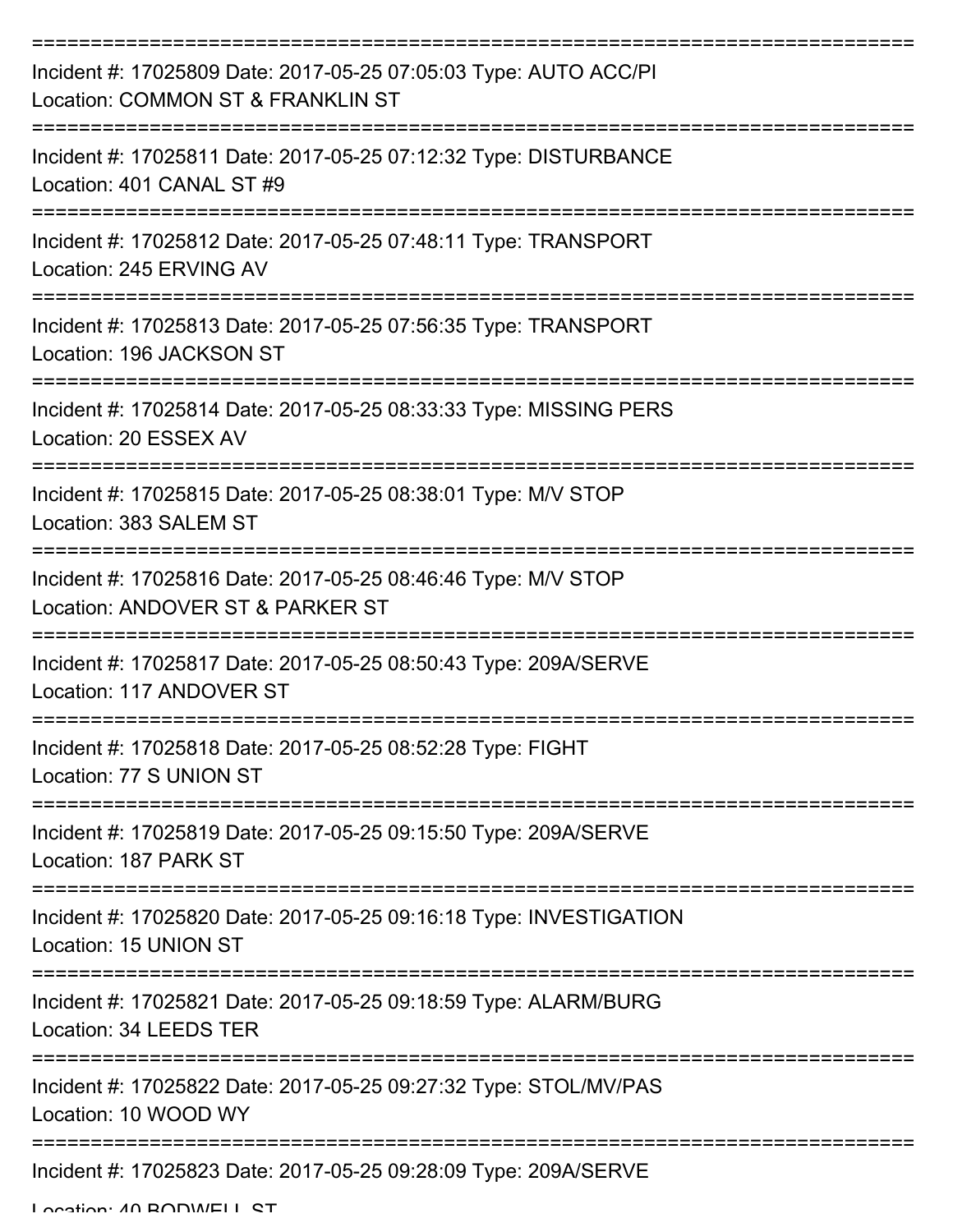| Incident #: 17025824 Date: 2017-05-25 09:31:34 Type: PARK & WALK<br>Location: BRADFORD ST & BROADWAY                                 |
|--------------------------------------------------------------------------------------------------------------------------------------|
| Incident #: 17025826 Date: 2017-05-25 09:34:45 Type: MEDIC SUPPORT<br>Location: 161 BAILEY ST                                        |
| Incident #: 17025825 Date: 2017-05-25 09:36:03 Type: WARRANT SERVE<br>Location: 362 ESSEX ST                                         |
| Incident #: 17025827 Date: 2017-05-25 09:43:06 Type: LARCENY/PROG<br>Location: 111 BAILEY ST                                         |
| Incident #: 17025828 Date: 2017-05-25 09:52:02 Type: LOST PROPERTY<br>Location: 391 CHESNUT                                          |
| Incident #: 17025829 Date: 2017-05-25 09:54:54 Type: DOMESTIC/PAST<br>Location: 135 GARDEN ST FL 2                                   |
| Incident #: 17025830 Date: 2017-05-25 10:05:03 Type: MAN DOWN<br>Location: 138 S UNION ST                                            |
| Incident #: 17025831 Date: 2017-05-25 10:05:29 Type: HARASSMENT<br>Location: MCDONALDS / 50 BROADWAY                                 |
| Incident #: 17025832 Date: 2017-05-25 10:20:19 Type: CK WELL BEING<br>Location: 17 MERRIMACK VIEW CT                                 |
| Incident #: 17025833 Date: 2017-05-25 10:26:19 Type: TRESPASSING<br>Location: 113 S UNION ST                                         |
| Incident #: 17025835 Date: 2017-05-25 10:31:55 Type: 209A/SERVE<br>Location: 187 PARK ST                                             |
| :================================<br>Incident #: 17025834 Date: 2017-05-25 10:32:59 Type: M/V STOP<br>Location: BROADWAY & LOWELL ST |
| Incident #: 17025837 Date: 2017-05-25 10:33:43 Type: 209A/SERVE<br>Location: 187 PARK ST                                             |
| Incident #: 17025836 Date: 2017-05-25 10:34:25 Type: M/V STOP<br>Location: BROADWAY & LOWELL ST                                      |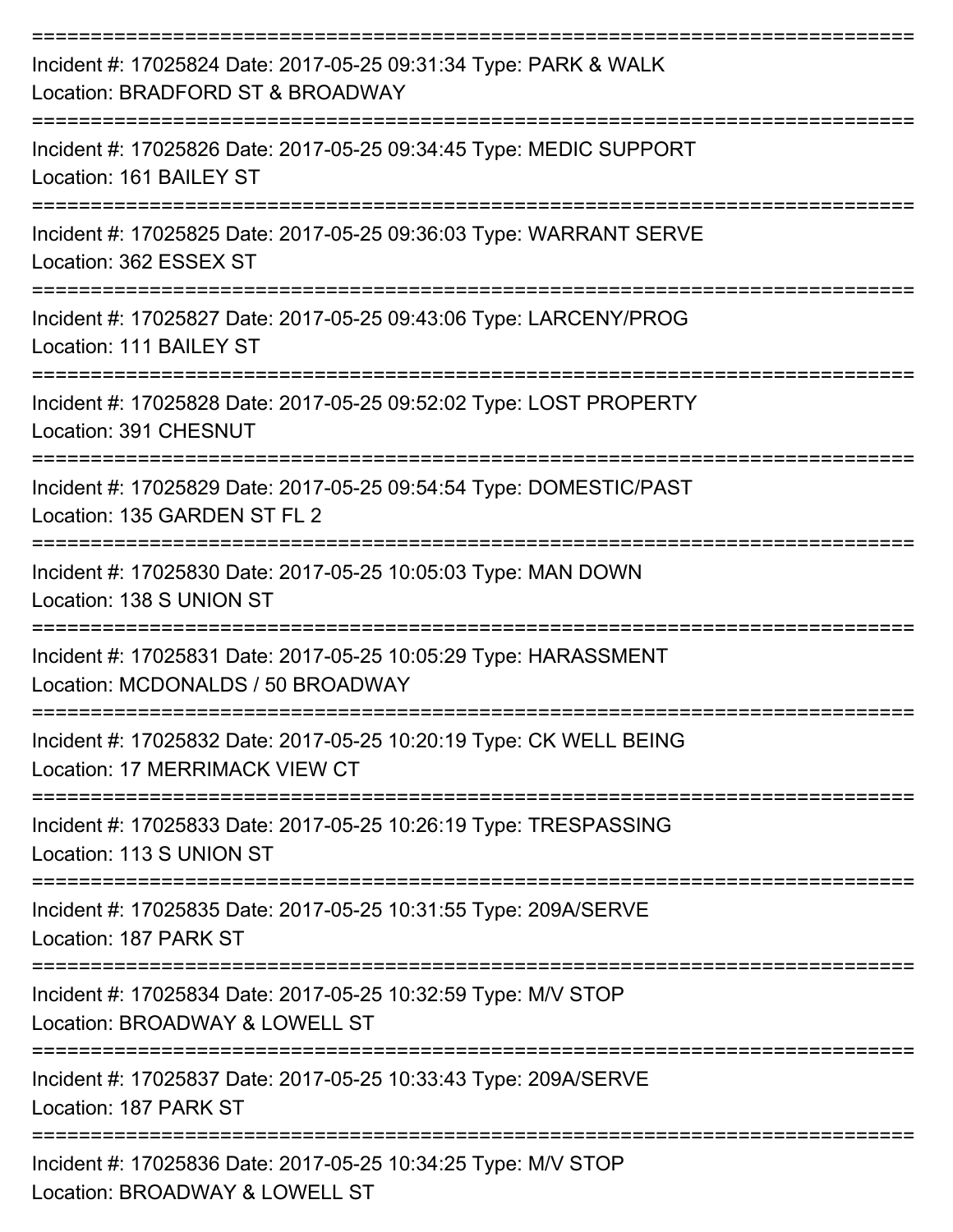| Incident #: 17025838 Date: 2017-05-25 10:35:54 Type: 209A/SERVE<br>Location: 187 PARK ST                                       |
|--------------------------------------------------------------------------------------------------------------------------------|
| Incident #: 17025839 Date: 2017-05-25 10:53:24 Type: AUTO ACC/UNK PI<br>Location: BRADFORD ST & BROADWAY                       |
| Incident #: 17025840 Date: 2017-05-25 10:55:13 Type: DOMESTIC/PROG<br>Location: 49 BLANCHARD ST<br>=========================== |
| Incident #: 17025841 Date: 2017-05-25 11:01:16 Type: M/V STOP<br>Location: LOWELL ST & WINTER ST                               |
| Incident #: 17025842 Date: 2017-05-25 11:01:20 Type: M/V STOP<br>Location: AMESBURY ST & COMMON ST<br>:===================     |
| Incident #: 17025843 Date: 2017-05-25 11:04:12 Type: TRESPASSING<br>Location: 555 BROADWAY                                     |
| Incident #: 17025844 Date: 2017-05-25 11:16:07 Type: TOW/REPOSSED<br>Location: COMMONWEALTH MOTORS / 1 COMMONWEALTH DR         |
| -----------------------------<br>Incident #: 17025845 Date: 2017-05-25 11:40:05 Type: DISTURBANCE<br>Location: 10 ROWE ST      |
| Incident #: 17025846 Date: 2017-05-25 11:43:04 Type: INVEST CONT<br>Location: 45 BROADWAY                                      |
| Incident #: 17025847 Date: 2017-05-25 11:58:47 Type: M/V STOP<br>Location: AMESBURY ST & COMMON ST                             |
| Incident #: 17025848 Date: 2017-05-25 12:17:33 Type: M/V STOP<br>Location: 205 BROADWAY                                        |
| Incident #: 17025849 Date: 2017-05-25 12:22:35 Type: M/V STOP<br>Location: 56 EXETER ST                                        |
| Incident #: 17025850 Date: 2017-05-25 12:28:06 Type: TOW OF M/V<br>Location: MARKET ST & WOOD WY                               |
| Incident #: 17025851 Date: 2017-05-25 12:36:41 Type: ANIMAL COMPL<br>Location: 58 RAILROAD ST                                  |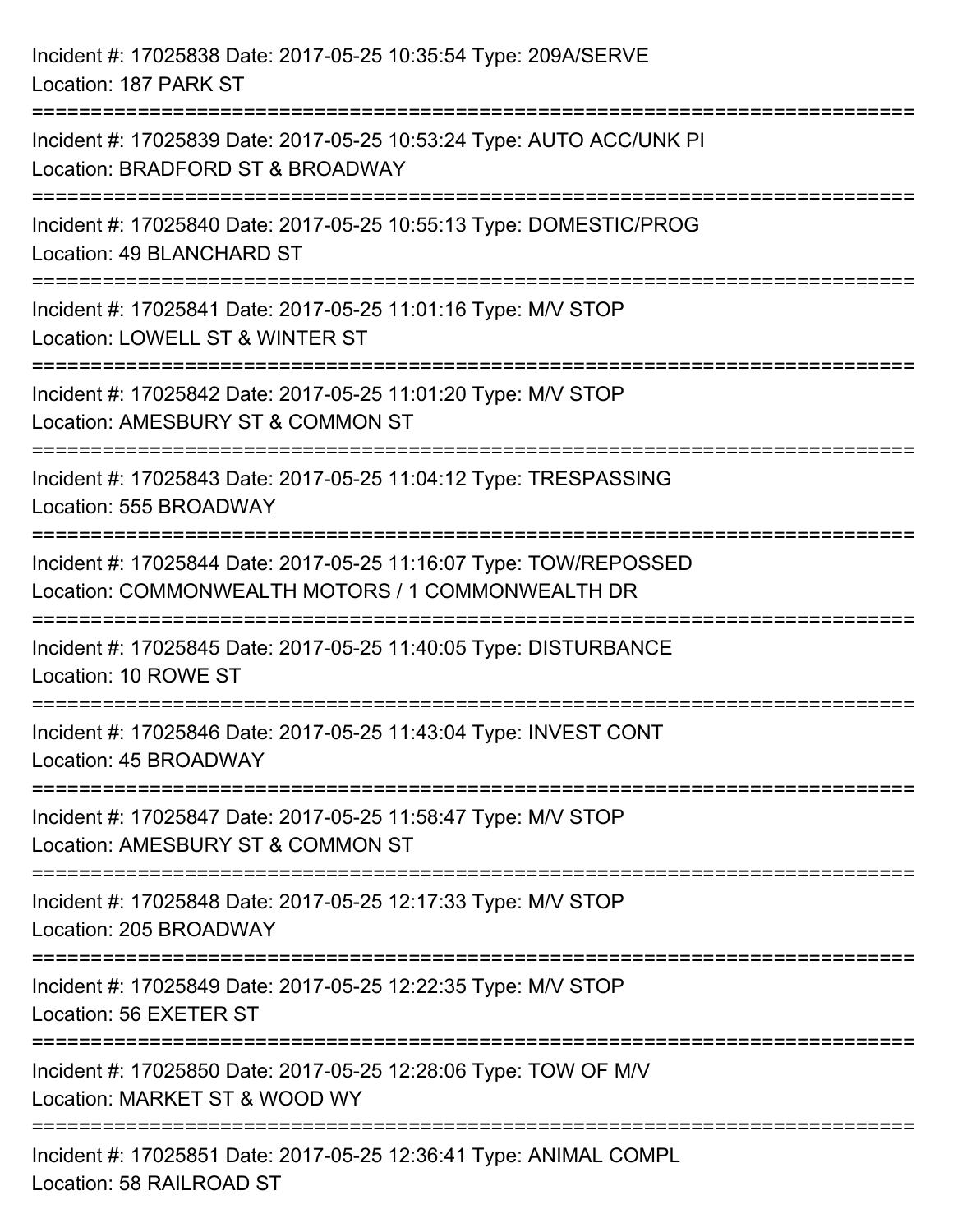| Incident #: 17025852 Date: 2017-05-25 12:49:44 Type: AUTO ACC/NO PI<br>Location: FRIENDLYS RESTAURANT / 227 WINTHROP AV                                                     |
|-----------------------------------------------------------------------------------------------------------------------------------------------------------------------------|
| Incident #: 17025853 Date: 2017-05-25 12:52:42 Type: INVEST CONT<br>Location: 43 FALMOUTH ST                                                                                |
| Incident #: 17025854 Date: 2017-05-25 12:52:52 Type: 209A/VIOLATION<br>Location: BREEN SCHOOL / 114 OSGOOD ST<br>===========================<br>:========================== |
| Incident #: 17025855 Date: 2017-05-25 12:52:53 Type: B&E/MV/PAST<br>Location: 70 NEWBURY ST #1                                                                              |
| Incident #: 17025856 Date: 2017-05-25 12:54:56 Type: M/V STOP<br>Location: 253 LOWELL ST                                                                                    |
| Incident #: 17025857 Date: 2017-05-25 12:56:52 Type: M/V STOP<br>Location: BRADFORD ST & BROADWAY                                                                           |
| Incident #: 17025858 Date: 2017-05-25 12:56:58 Type: M/V STOP<br>Location: 253 LOWELL ST                                                                                    |
| Incident #: 17025859 Date: 2017-05-25 13:01:00 Type: GENERAL SERV<br><b>Location: ORCHARD ST</b>                                                                            |
| Incident #: 17025860 Date: 2017-05-25 13:04:34 Type: M/V STOP<br>Location: HAMPSHIRE ST & LOWELL ST                                                                         |
| Incident #: 17025861 Date: 2017-05-25 13:10:48 Type: M/V STOP<br>Location: 100 FRANKLIN ST                                                                                  |
| Incident #: 17025862 Date: 2017-05-25 13:33:59 Type: AUTO ACC/NO PI<br>Location: 500 MERRIMACK ST                                                                           |
| Incident #: 17025863 Date: 2017-05-25 13:38:07 Type: M/V STOP<br>Location: LOWELL ST & WINTER ST                                                                            |
| Incident #: 17025864 Date: 2017-05-25 13:59:24 Type: DRUG VIO<br>Location: HANCOCK ST & LEONARD                                                                             |
| Incident #: 17025865 Date: 2017-05-25 14:20:56 Type: ALARM/BURG<br>Location: 189 ARLINGTON ST #2                                                                            |

===========================================================================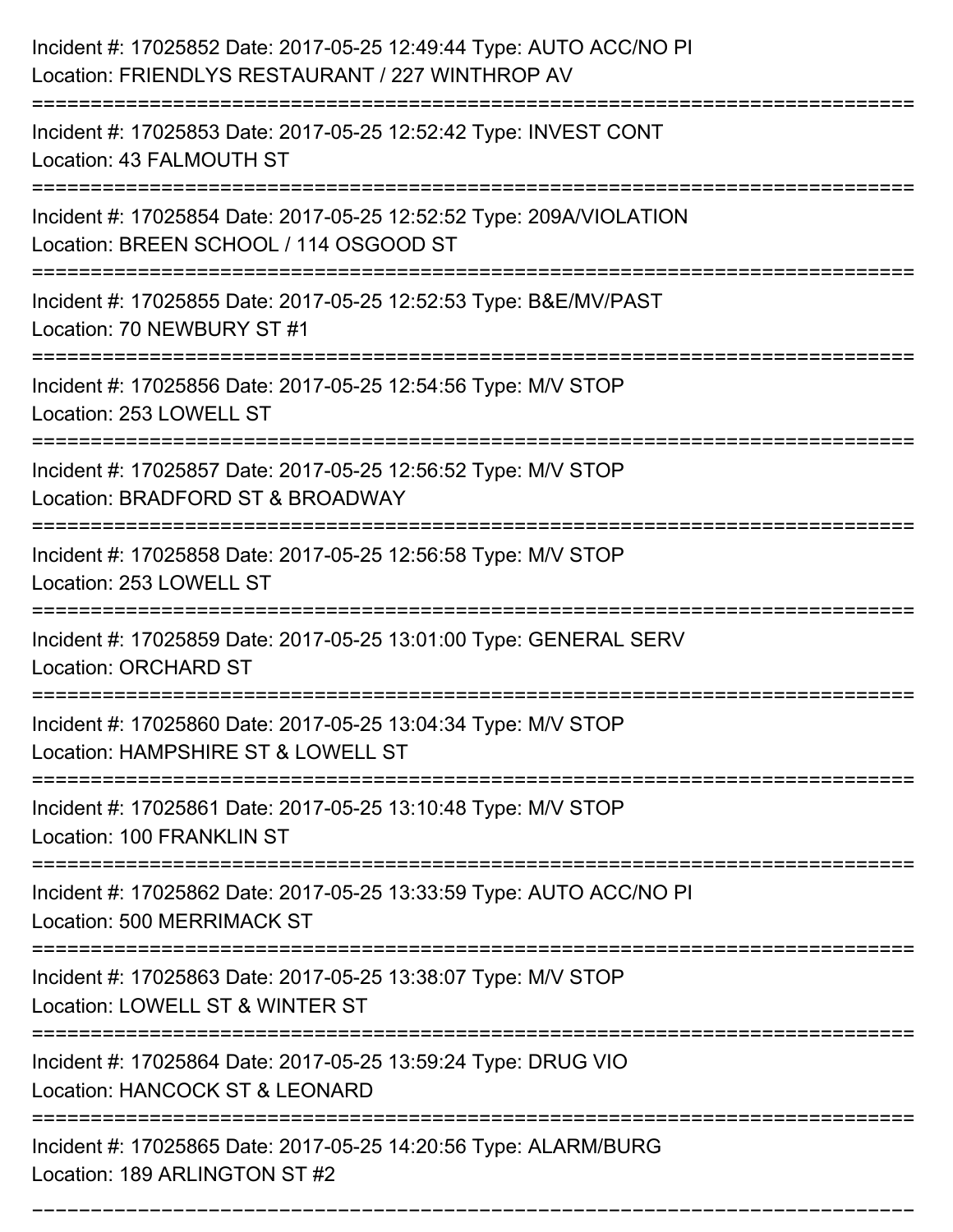| Incident #: 17025866 Date: 2017-05-25 14:31:51 Type: A&B PAST<br>Location: 11 DURHAM ST                                                |
|----------------------------------------------------------------------------------------------------------------------------------------|
| Incident #: 17025867 Date: 2017-05-25 14:36:42 Type: B&E/MV/PAST<br>Location: 86 OAK ST                                                |
| Incident #: 17025868 Date: 2017-05-25 14:45:53 Type: CK WELL BEING<br>Location: 238 HAVERHILL #2<br>================================== |
| Incident #: 17025869 Date: 2017-05-25 14:59:41 Type: AUTO ACC/NO PI<br>Location: 51 N PARISH RD                                        |
| Incident #: 17025870 Date: 2017-05-25 15:02:09 Type: M/V STOP<br>Location: CEDAR ST & HAMPSHIRE ST                                     |
| Incident #: 17025871 Date: 2017-05-25 15:10:45 Type: HIT & RUN M/V<br>Location: 50 BROADWAY                                            |
| Incident #: 17025873 Date: 2017-05-25 15:19:47 Type: HIT & RUN M/V<br>Location: BENNINGTON ST & PARK ST                                |
| Incident #: 17025872 Date: 2017-05-25 15:19:51 Type: INVEST CONT<br>Location: LAWRENCE HIGH SCHOOL / 71 N PARISH RD                    |
| Incident #: 17025874 Date: 2017-05-25 15:21:37 Type: SUICIDE ATTEMPT<br>Location: 16 HOBSON ST                                         |
| Incident #: 17025875 Date: 2017-05-25 15:30:35 Type: M/V STOP<br>Location: AMESBURY ST & COMMON ST                                     |
| Incident #: 17025876 Date: 2017-05-25 15:33:05 Type: ALARM/BURG<br>Location: 341 AMES ST #2                                            |
| Incident #: 17025877 Date: 2017-05-25 15:38:46 Type: LARCENY/PAST<br>Location: 201 LAWRENCE ST                                         |
| Incident #: 17025878 Date: 2017-05-25 15:47:48 Type: M/V STOP<br>Location: CAMBRIDGE ST & FOSTER ST                                    |
| Incident #: 17025879 Date: 2017-05-25 15:52:31 Type: ROBBERY UNARM<br>Location: 108 WATER ST                                           |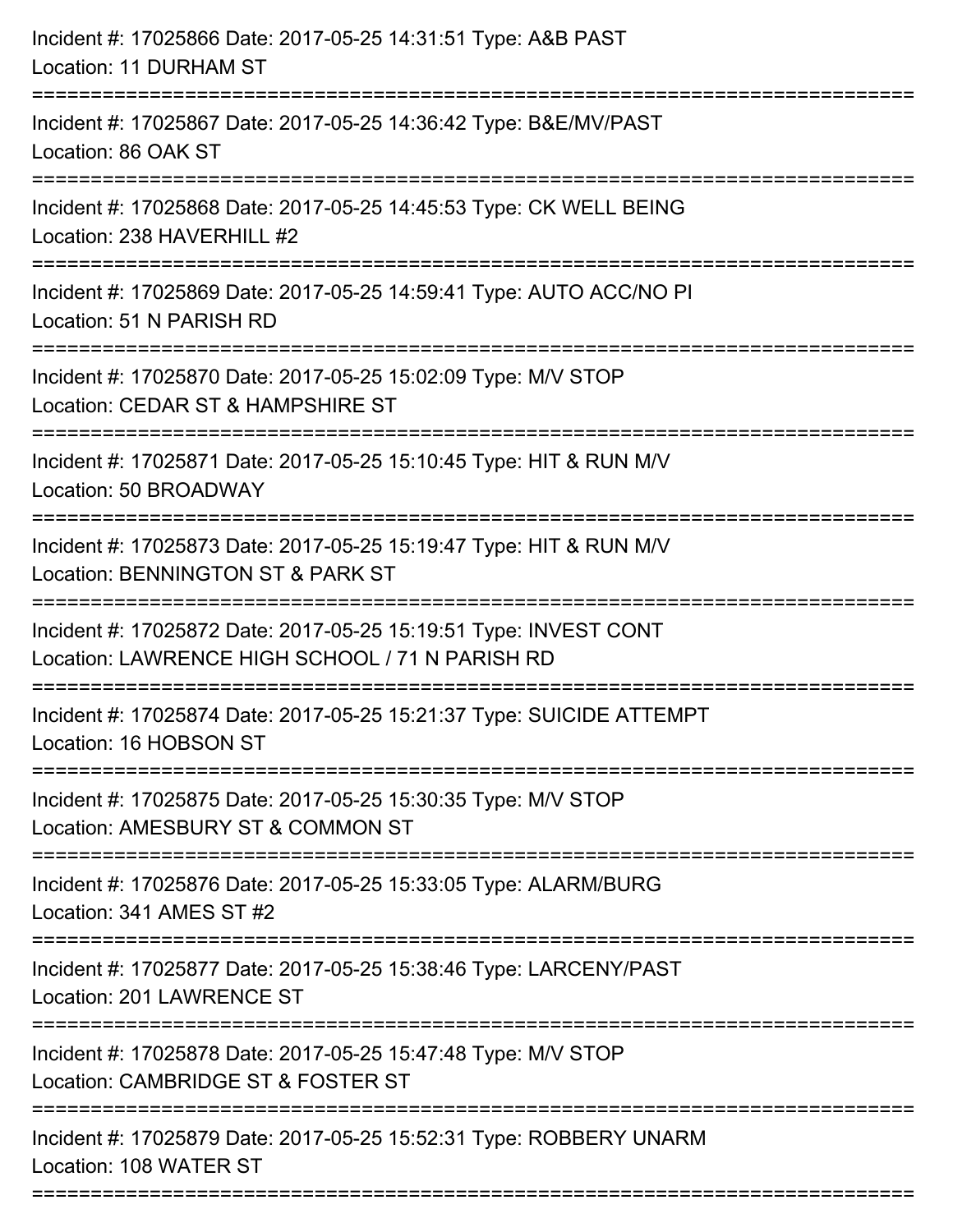Location: 233 HAVERHILL ST

| Incident #: 17025880 Date: 2017-05-25 15:56:42 Type: M/V STOP<br>Location: BOXFORD ST & WINTHROP AV  |
|------------------------------------------------------------------------------------------------------|
| Incident #: 17025882 Date: 2017-05-25 15:58:56 Type: MEDIC SUPPORT<br>Location: RT114                |
| Incident #: 17025883 Date: 2017-05-25 16:07:30 Type: M/V STOP<br>Location: CAMBRIDGE ST & S UNION ST |
| Incident #: 17025884 Date: 2017-05-25 16:09:15 Type: DISTURBANCE<br>Location: 33 JUNIPER ST          |
| Incident #: 17025885 Date: 2017-05-25 16:13:50 Type: MV/BLOCKING<br>Location: 476 HAVERHILL ST       |
| Incident #: 17025887 Date: 2017-05-25 16:17:51 Type: TENANT PROB<br>Location: 248 BROADWAY           |
| Incident #: 17025886 Date: 2017-05-25 16:19:20 Type: M/V STOP<br>Location: MERRIMACK ST & PARKER ST  |
| Incident #: 17025888 Date: 2017-05-25 16:21:07 Type: TRESPASSING<br>Location: 2 INMAN ST             |
| Incident #: 17025889 Date: 2017-05-25 16:26:16 Type: M/V STOP<br>Location: AMESBURY ST & ESSEX ST    |
| Incident #: 17025890 Date: 2017-05-25 16:30:10 Type: M/V STOP<br>Location: EASTON ST & S BROADWAY    |
| Incident #: 17025891 Date: 2017-05-25 16:35:22 Type: M/V STOP<br>Location: MARKET ST & PARKER ST     |
| Incident #: 17025892 Date: 2017-05-25 16:44:45 Type: M/V STOP<br>Location: ANDOVER ST & S BROADWAY   |
| Incident #: 17025893 Date: 2017-05-25 16:48:42 Type: AUTO ACC/PI<br>Location: COMMON ST & NEWBURY ST |
|                                                                                                      |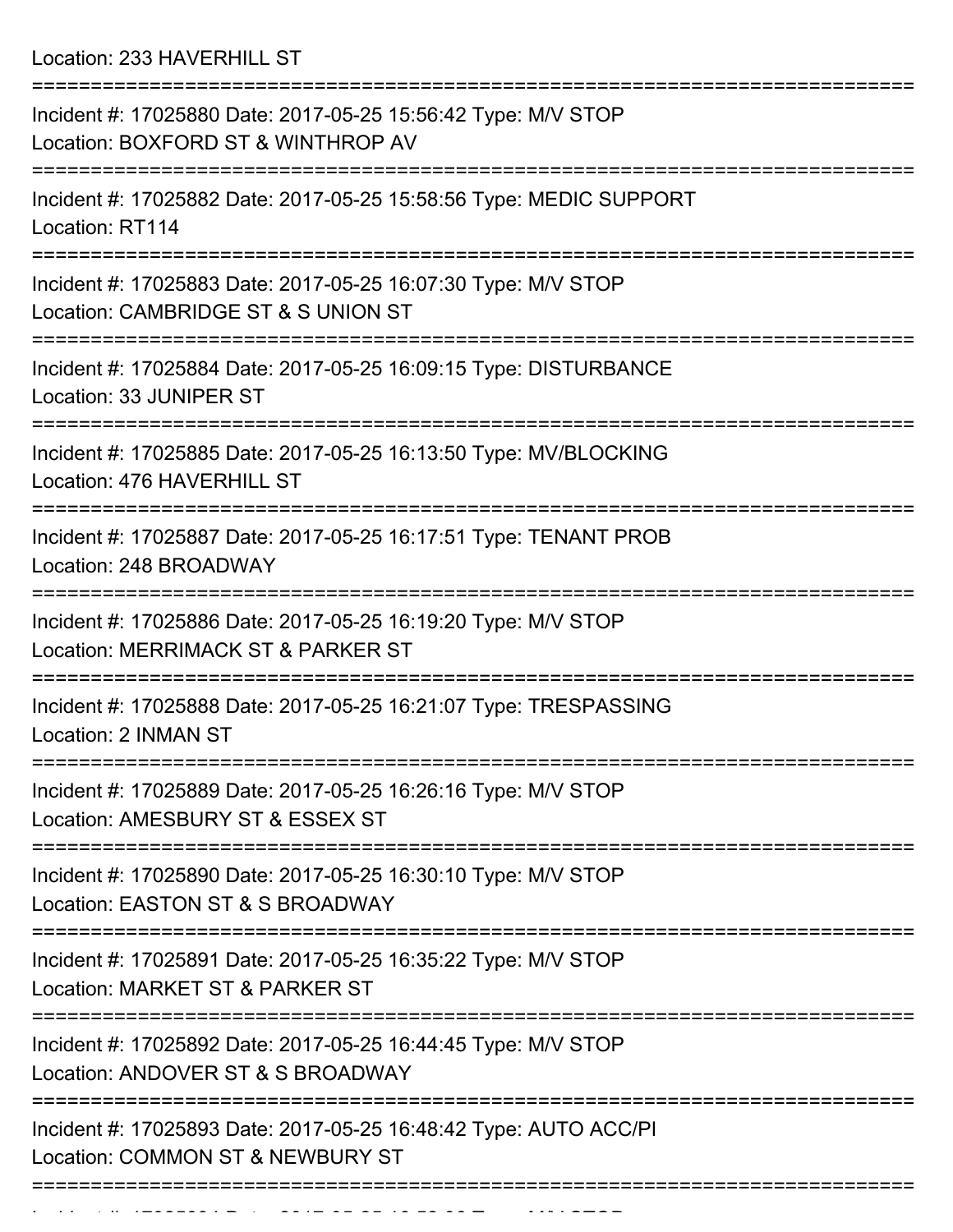Location: CAMBRIDGE ST & WINTHROP AV =========================================================================== Incident #: 17025895 Date: 2017-05-25 16:57:34 Type: M/V STOP Location: MERRIMACK ST & PARKER ST =========================================================================== Incident #: 17025896 Date: 2017-05-25 17:01:22 Type: AUTO ACC/NO PI Location: 9 BROADWAY =========================================================================== Incident #: 17025897 Date: 2017-05-25 17:10:19 Type: MV/BLOCKING Location: 1 BROADWAY =========================================================================== Incident #: 17025898 Date: 2017-05-25 17:11:06 Type: M/V STOP Location: COMMON ST & FRANKLIN ST =========================================================================== Incident #: 17025899 Date: 2017-05-25 17:14:09 Type: M/V STOP Location: BROADWAY & LOWELL ST =========================================================================== Incident #: 17025900 Date: 2017-05-25 17:20:27 Type: M/V STOP Location: BROADWAY & LOWELL ST =========================================================================== Incident #: 17025901 Date: 2017-05-25 17:25:49 Type: M/V STOP Location: BROADWAY & LOWELL ST =========================================================================== Incident #: 17025902 Date: 2017-05-25 17:32:42 Type: M/V STOP Location: BROADWAY & CONCORD ST =========================================================================== Incident #: 17025903 Date: 2017-05-25 17:38:30 Type: M/V STOP Location: BROADWAY & LOWELL ST =========================================================================== Incident #: 17025904 Date: 2017-05-25 17:43:30 Type: INVESTIGATION Location: 90 LOWELL ST =========================================================================== Incident #: 17025905 Date: 2017-05-25 17:44:16 Type: AUTO ACC/NO PI Location: HOLIDAY INN EXPRESS / 224 WINTHROP AV =========================================================================== Incident #: 17025906 Date: 2017-05-25 18:16:18 Type: TOW OF M/V Location: 198 ESSEX ST =========================================================================== Incident #: 17025907 Date: 2017-05-25 18:17:47 Type: M/V STOP Location: HAVERHILL ST & PROSPECT ST

============================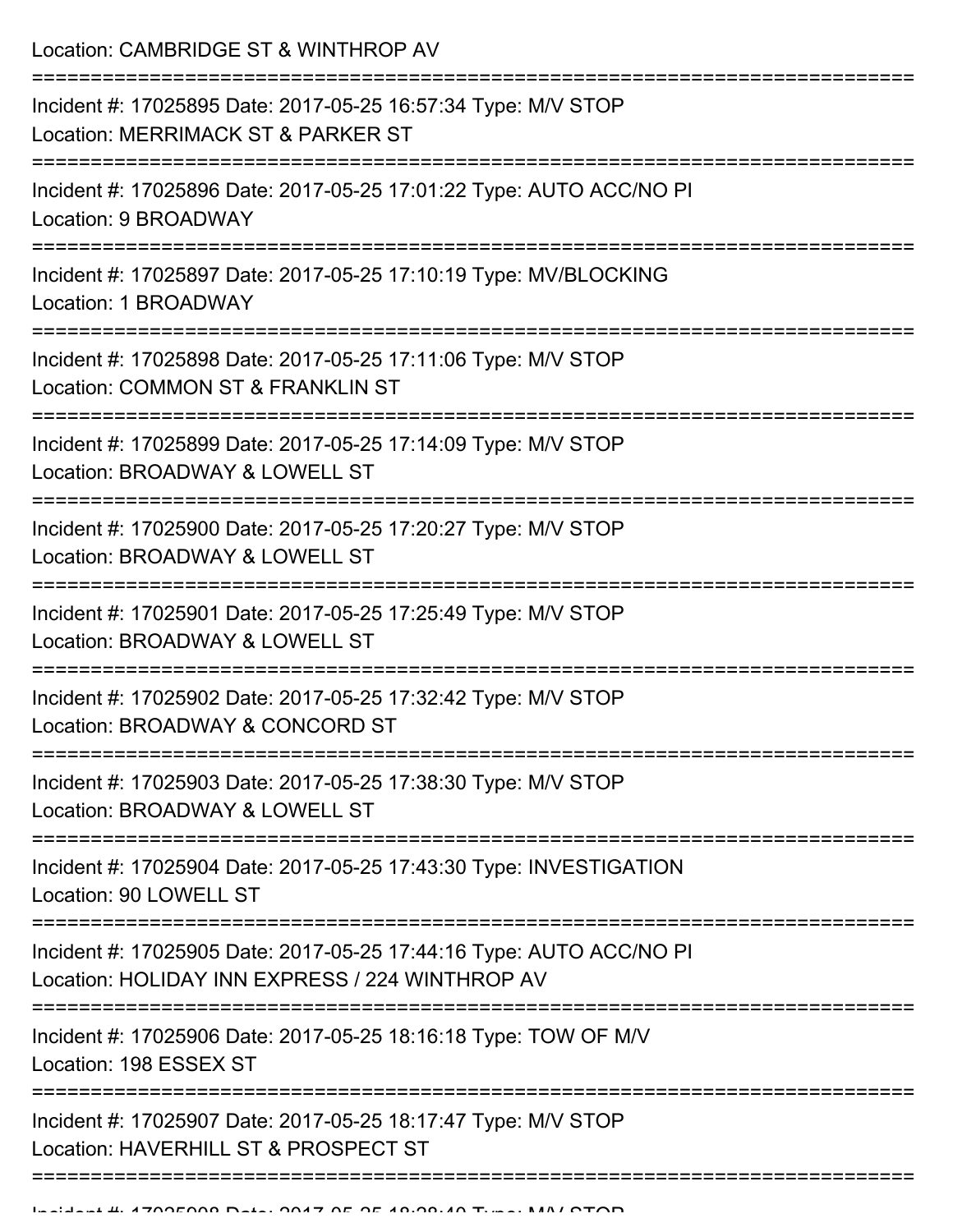Location: 231 JACKSON ST =========================================================================== Incident #: 17025909 Date: 2017-05-25 18:30:26 Type: MEDIC SUPPORT Location: 153 BAILEY ST =========================================================================== Incident #: 17025910 Date: 2017-05-25 18:32:12 Type: DRUG VIO Location: BROADWAY & CANAL ST =========================================================================== Incident #: 17025911 Date: 2017-05-25 18:35:17 Type: A&B PAST Location: WALK IN WALK IN / 75 WINTHROP AV =========================================================================== Incident #: 17025912 Date: 2017-05-25 18:44:21 Type: MEDIC SUPPORT Location: 253 JACKSON ST FL 2FL =========================================================================== Incident #: 17025913 Date: 2017-05-25 18:54:44 Type: AUTO ACC/UNK PI Location: 137 E HAVERHILL ST =========================================================================== Incident #: 17025914 Date: 2017-05-25 19:01:49 Type: M/V STOP Location: ANDOVER ST & S UNION ST =========================================================================== Incident #: 17025915 Date: 2017-05-25 19:02:57 Type: M/V STOP Location: ESSEX ST & FRANKLIN ST =========================================================================== Incident #: 17025916 Date: 2017-05-25 19:09:36 Type: MV/BLOCKING Location: 2 FAIRMONT ST =========================================================================== Incident #: 17025917 Date: 2017-05-25 19:15:03 Type: INVEST CONT Location: 250 SALEM ST =========================================================================== Incident #: 17025918 Date: 2017-05-25 19:25:05 Type: UNATENEDCHILD Location: 300 HAMPSHIRE ST =========================================================================== Incident #: 17025919 Date: 2017-05-25 19:30:27 Type: MV/BLOCKING Location: CEDAR ST =========================================================================== Incident #: 17025920 Date: 2017-05-25 19:50:51 Type: COURT DOC SERVE Location: 4 UNION ST #413 =========================================================================== Incident #: 17025921 Date: 2017-05-25 19:58:42 Type: DISTURBANCE Location: 301 HOWARD ST ===========================================================================

Incident #: 17025922 Date: 2017-05-25 20:00:55 Type: M/V STOP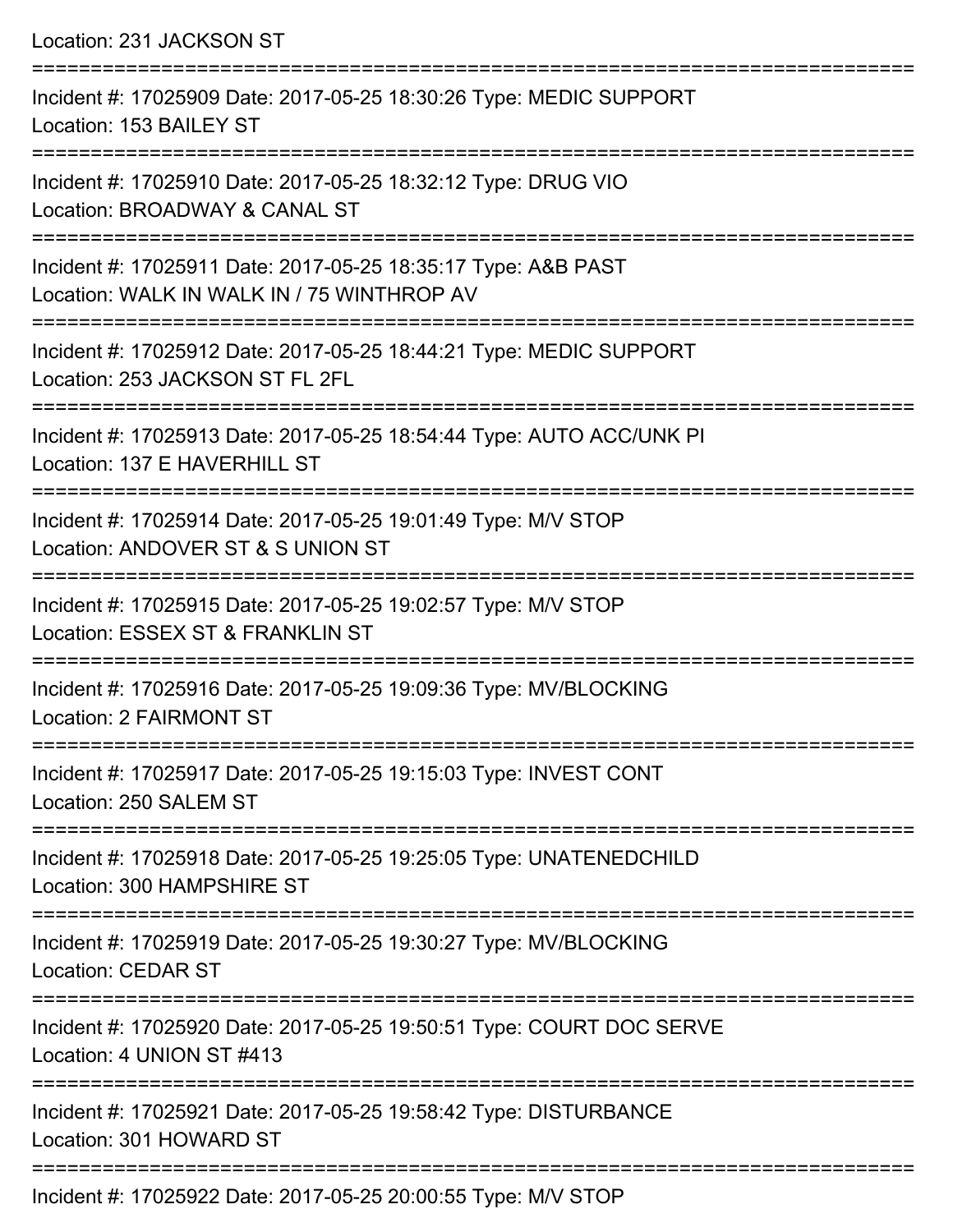| Incident #: 17025923 Date: 2017-05-25 20:08:39 Type: COURT DOC SERVE<br>Location: 66 MAY ST NO ANDOVER                          |
|---------------------------------------------------------------------------------------------------------------------------------|
| Incident #: 17025924 Date: 2017-05-25 20:10:49 Type: THREATS<br>Location: WALK IN / 20 KNOX ST #8                               |
| Incident #: 17025925 Date: 2017-05-25 20:17:20 Type: COURT DOC SERVE<br><b>Location: 98 AUBURN ST</b>                           |
| Incident #: 17025926 Date: 2017-05-25 20:28:56 Type: M/V STOP<br>Location: 199 HAVERHILL ST                                     |
| Incident #: 17025927 Date: 2017-05-25 20:46:35 Type: INVEST CONT<br>Location: 250 SALEM ST                                      |
| Incident #: 17025928 Date: 2017-05-25 20:50:57 Type: KEEP PEACE<br>Location: WALK IN WALK IN / 48 MELVIN ST #917                |
| Incident #: 17025929 Date: 2017-05-25 20:56:04 Type: COURT DOC SERVE<br>Location: 250 SALEM ST                                  |
| Incident #: 17025930 Date: 2017-05-25 21:41:30 Type: NOTIFICATION<br>Location: 140 MARGIN ST                                    |
| =============================<br>Incident #: 17025931 Date: 2017-05-25 21:46:41 Type: NOISE ORD<br>Location: 274 E HAVERHILL ST |
| Incident #: 17025932 Date: 2017-05-25 21:53:00 Type: M/V STOP<br>Location: ESSEX ST & FRANKLIN ST                               |
| Incident #: 17025933 Date: 2017-05-25 21:58:03 Type: M/V STOP<br>Location: ESSEX ST & FRANKLIN ST                               |
| Incident #: 17025934 Date: 2017-05-25 22:00:05 Type: STOL/MV/PAS<br>Location: BUSWELL ST & MONMOUTH ST                          |
| Incident #: 17025935 Date: 2017-05-25 22:04:56 Type: NOTIFICATION<br>Location: 86 EVERETT ST #1                                 |
| Incident #: 17025936 Date: 2017-05-25 22:09:37 Type: DISTURBANCE                                                                |